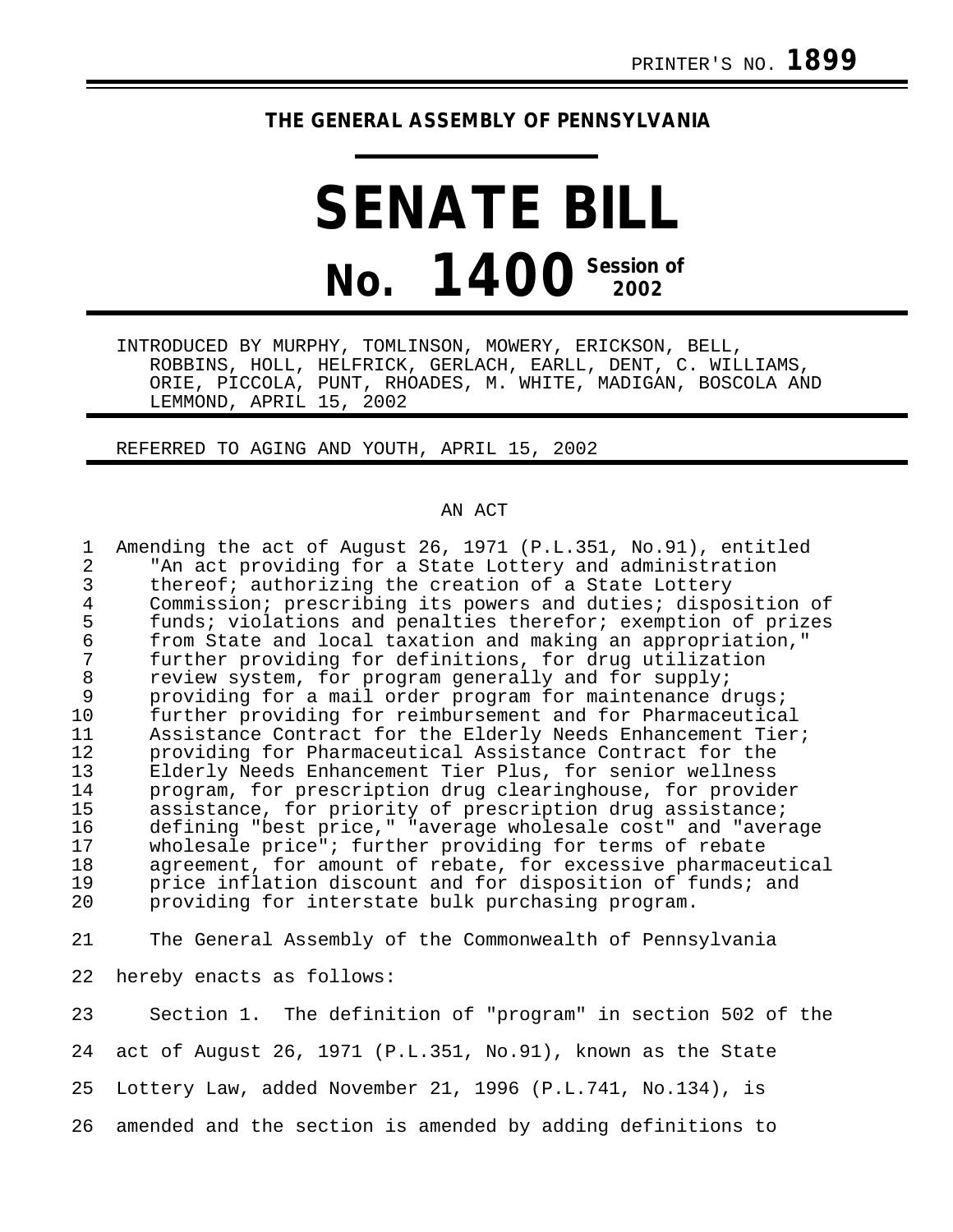1 read:

2 Section 502. Definitions.

3 The following words and phrases when used in this chapter 4 shall have the meanings given to them in this section unless the 5 context clearly indicates otherwise:

6 \* \* \*

7 "Mail order program." A program to dispense prescription

8 drugs by postal delivery service designated and administered by

9 the Department of Aging, and any entity with which it contracts,

10 upon an enrollee's submission of a prescription and the

11 applicable copayment.

12 The <u>"Maintenance drug."</u> A prescription drug prescribed to an 13 individual for a chronic condition, the use of which is

14 medically necessary for a consecutive period of 16 days or

15 longer.

16 \* \* \*

17 FRACENET Plus." The Pharmaceutical Assistance Contract for 18 the Elderly Needs Enhancement Tier Plus provided for in this 19 chapter.

20 \* \* \*

21 "Program." The Pharmaceutical Assistance Contract for the 22 Elderly (PACE) [and], the Pharmaceutical Assistance Contract for 23 the Elderly Needs Enhancement Tier (PACENET) as established by 24 this chapter and the Pharmaceutical Assistance Contract for the 25 Elderly Needs Enhancement Tier Plus (PACENET Plus) as 26 established by this chapter, unless otherwise specified. 27 \* \* \*

28 "Unreimbursed prescription drug expenses." This term does 29 not include enrollment fees paid under the program.

30 Section 2. Section 505 of the act, added November 21, 1996 20020S1400B1899 - 2 -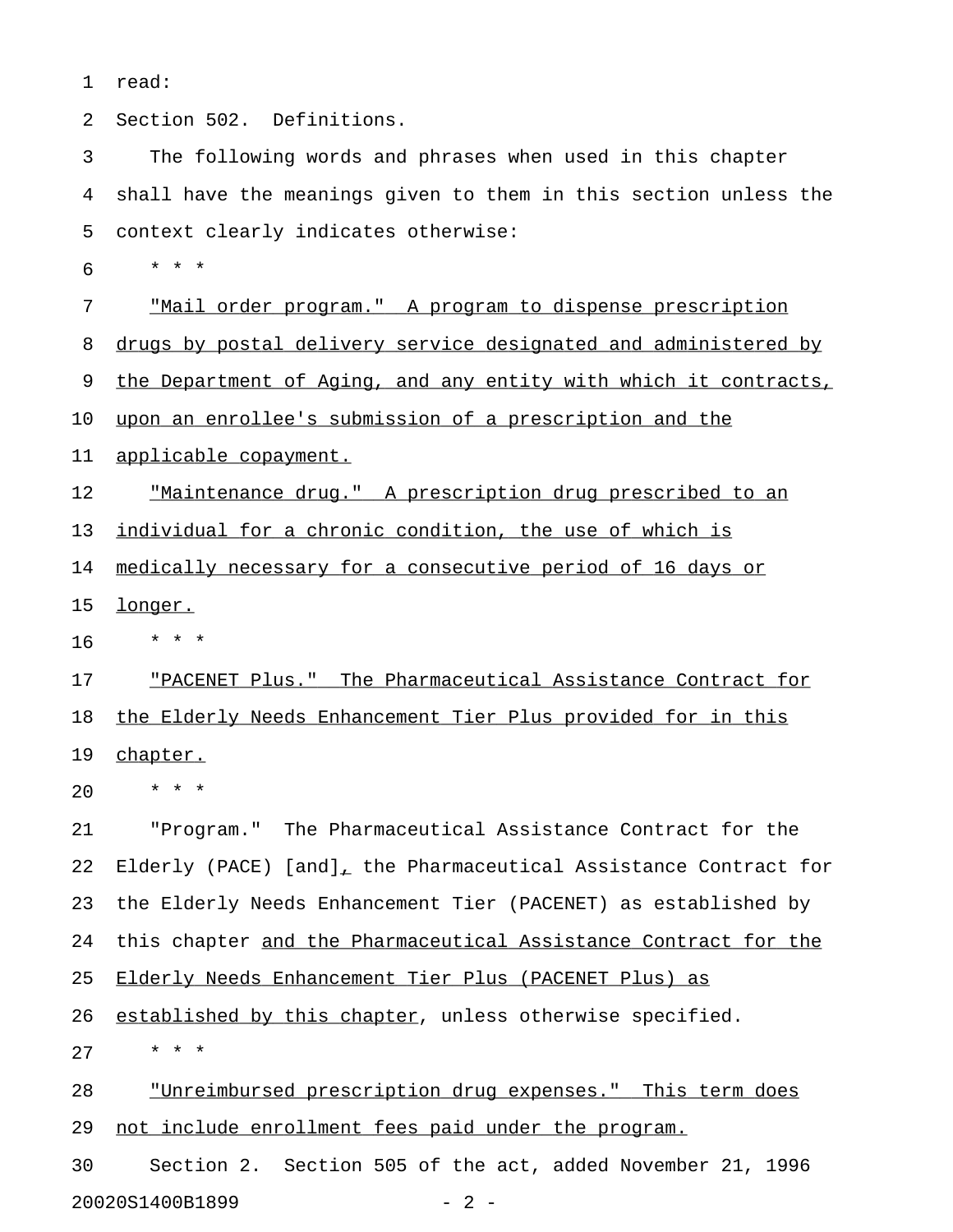1 (P.L.741, No.134), is amended to read:

2 Section 505. Drug utilization review system.

3 (a) General rule.--The department shall ensure that a state-4 of-the-art therapeutic drug utilization review system is 5 established to monitor and correct misutilization of drug 6 therapies. 7 (b) Technical advisory committee.--The department shall 8 establish a technical advisory committee comprised of a 9 sufficient number of practicing pharmacists, physicians, 10 academic pharmacologists and at least one pharmacoeconomist to 11 recommend a list of preferred single-source drugs and preferred 12 innovator multiple-source drugs, based on medical efficacy and 13 cost and provide the department with technical assistance 14 related to drugs dispensed under the program. 15 (c) Preferred drug list.--From the list recommended by the 16 technical advisory committee, the secretary shall establish a 17 list of drugs to be reimbursed by the program. 18 Section 3. Section 509(6) of the act, added November 21, 19 1996 (P.L.741, No.134), is amended and the section is amended by 20 adding paragraphs to read: 21 Section 509. Program generally. 22 The program shall include the following:  $23 \times * * *$ 24 (6) [The] (i) Except as provided in subparagraph (ii), 25 the program shall consist of payments to pharmacies on behalf 26 of eligible claimants for 90% of the average wholesale costs 27 of prescription drugs which exceed the copayment, plus a 28 dispensing fee of at least \$3.50 or the dispensing fee 29 established by the department by regulation, whichever is 30 greater.

20020S1400B1899 - 3 -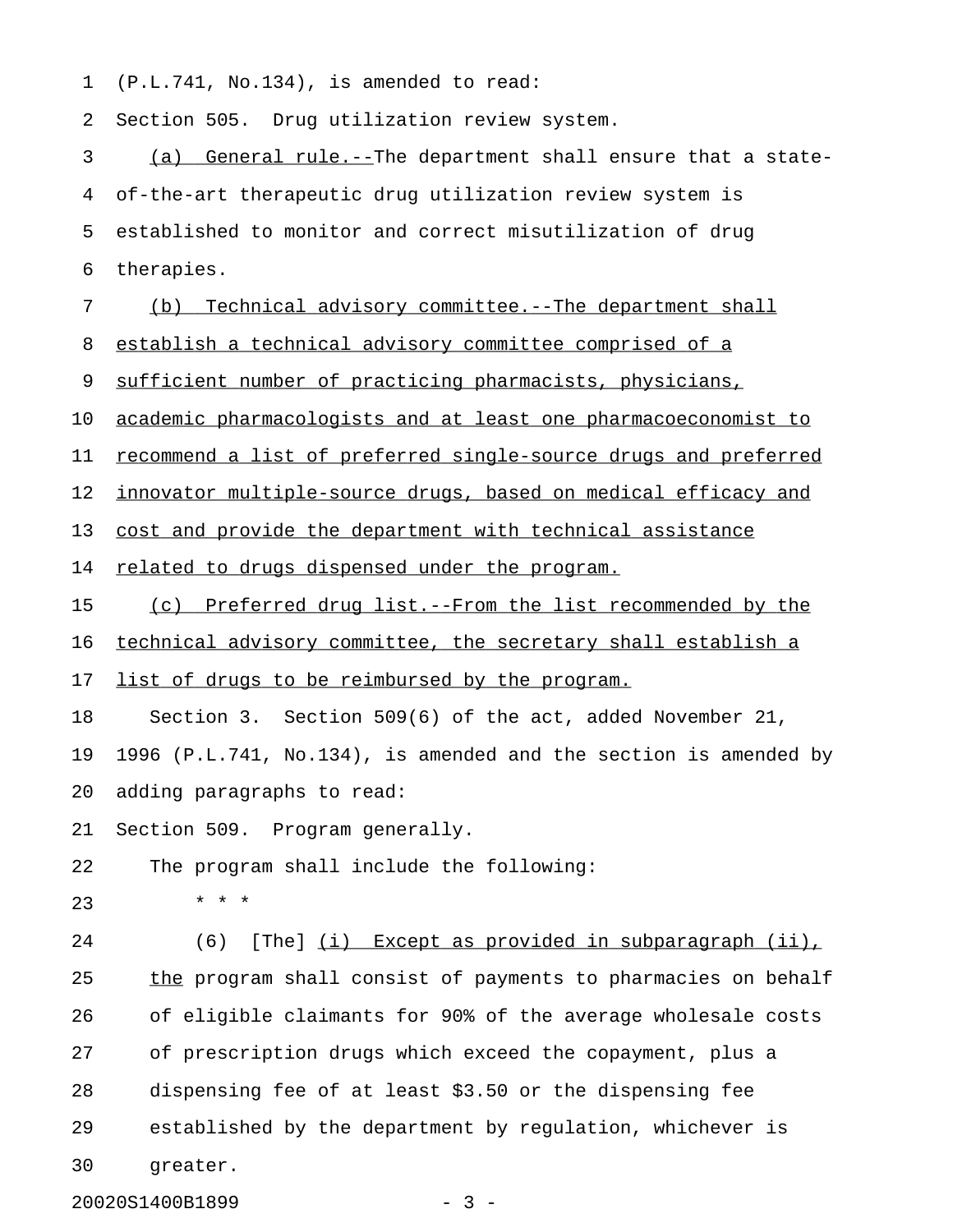| $\mathbf 1$ | For A-rated generic therapeutically equivalent<br>(iii)       |
|-------------|---------------------------------------------------------------|
| 2           | drugs, the program shall consist of payments to               |
| 3           | pharmacies on behalf of eligible claimants for the upper      |
| 4           | limits established under 42 CFR § 447.332 (relating to        |
| 5           | upper limits for multiple source drugs), plus a               |
| 6           | dispensing fee of \$3.50, or the dispensing fee               |
| 7           | established by the department by regulation, whichever is     |
| 8           | greater.                                                      |
| 9           | This paragraph shall not apply to prescription drugs          |
| 10          | <u>dispensed under paragraph (9).</u>                         |
| 11          | $^\star$<br>*                                                 |
| 12          | The department shall establish a medical exception<br>(8)     |
| 13          | process whereby a prescribing physician may provide, online   |
| 14          | or otherwise, clinical justification for an eligible claimant |
| 15          | to receive a prescription drug that is not on the preferred   |
| 16          | <u>provider list established under section 505(c).</u>        |
| 17          | (i) Except as provided in subparagraph (ii), in no<br>(9)     |
| 18          | case shall an eligible claimant who is enrolled in            |
| 19          | PACENET or PACENET Plus but who has not yet satisfied the     |
| 20          | deductibles required by this chapter be charged more than     |
| 21          | 90% of the average wholesale costs of prescription drugs      |
| 22          | which exceed the copayment, plus a dispensing fee of at       |
| 23          | least \$3.50 or the dispensing fee established by the         |
| 24          | department by regulation, whichever is greater.               |
| 25          | (ii) For A-rated generic therapeutically equivalent           |
| 26          | drugs, such eligible claimant shall not be charged more       |
| 27          | than the upper limits established under 42 C.F.R. §           |
| 28          | 447.332, plus a dispensing fee of at least \$3.50 or the      |
| 29          | dispensing fee established by the department by               |
| 30          | regulation, whichever is greater.                             |
|             | 20020S1400B1899<br>$-4-$                                      |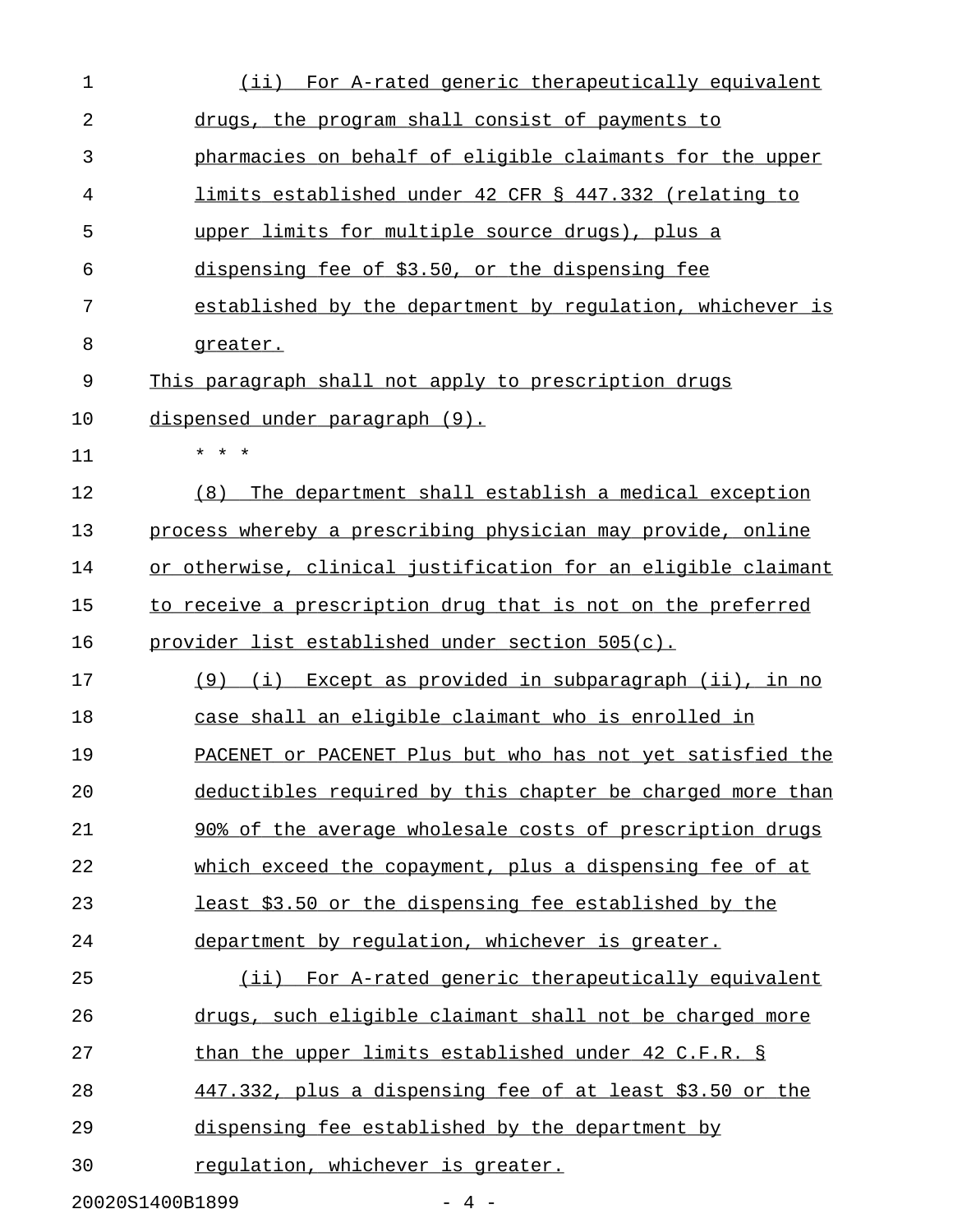1 (10) The Commonwealth shall make payments to pharmacies 2 for prescription drugs dispensed to eligible claimants under 3 paragraph (9) in an amount equal to the difference between 4 the total amount paid by the eligible claimant under 5 paragraph (9) and the price of the drug at the particular 6 pharmacy on the date of the sale. 7 Section 4. Section 511 of the act, added November 21, 1996 8 (P.L.741, No.134), is amended to read: 9 Section 511. Supply. 10 [Prescription] Except as may be provided in section 513.1 for 11 maintenance drugs, prescription benefits for any single 12 prescription shall be limited to a 30-day supply of the 13 prescription drug or 100 units, whichever is less, except that, 14 in the case of diagnosis for acute conditions, the limitation 15 shall be a 15-day supply. This limitation shall not apply to 16 topical ointments or gels that are not available in containers 17 which meet the size and supply restrictions set forth in this 18 section. 19 Section 5. The act is amended by adding a section to read: 20 Section 513.1. Mail order program for maintenance drugs. 21 (a) General rule.--The department may offer a mail order 22 program for the delivery of maintenance drugs under the program. 23 (b) Pharmacy participation.--A pharmacy enrolled as a 24 provider may participate in any mail order program offered by 25 the department. Participating pharmacies must offer mail order 26 program participants or the participant's designated 27 representative the opportunity for face-to-face consultation at 28 least once every 30 days. The department shall pay a 29 consultation fee of \$35 per hour on a prorated basis for 30 consultation services provided for selected prescription drugs

20020S1400B1899 - 5 -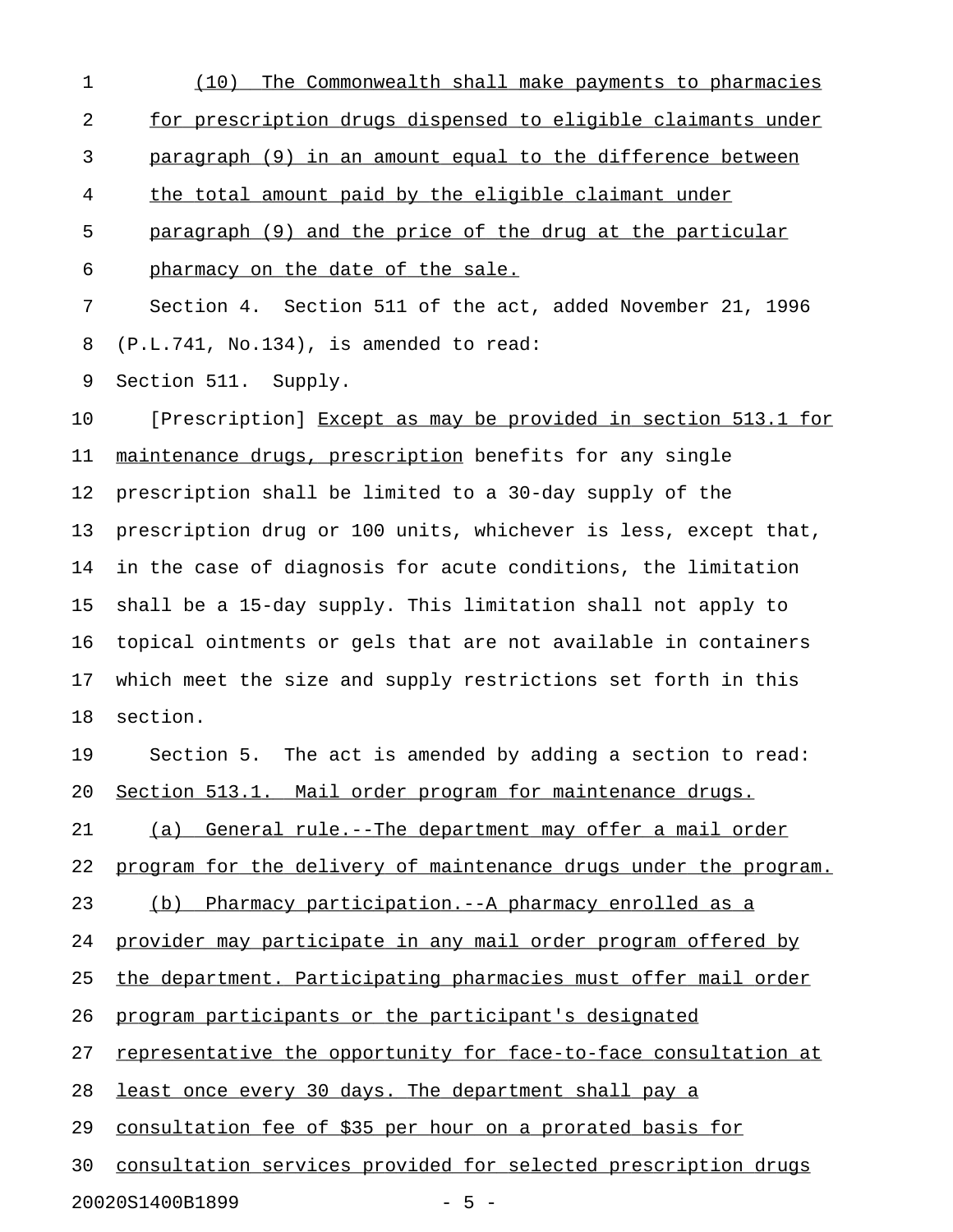1 as determined by the technical advisory committee.

2 Section 6. Sections 515 and 519 of the act, amended or added 3 November 21, 1996 (P.L.741, No.134), are amended to read: 4 Section 515. Reimbursement.

5 For-profit third-party insurers, health maintenance 6 organizations and not-for-profit prescription plans shall be 7 responsible for any payments made by the program to a [providing 8 pharmacy] provider on behalf of a claimant covered by such a 9 third party.

10 Section 519. The Pharmaceutical Assistance Contract for the 11 Elderly Needs Enhancement Tier.

12 (a) Establishment.--There is hereby established within the 13 department a program to be known as the Pharmaceutical 14 Assistance Contract for the Elderly Needs Enhancement Tier 15 (PACENET).

16 (b) PACENET eligibility.--

17 (1) A claimant with an annual income of not less than 18 \$14,000 and not more than [\$16,000] \$17,000 in the case of a 19 single person and of not less than \$17,200 and not more than 20  $[519,200]$  \$20,200 in the case of the combined income of 21 persons married to each other shall be eligible for enhanced 22 pharmaceutical assistance under this section.

23 (2) A person may, in reporting income to the department, 24 round the amount of each source of income and the income 25 total to the nearest whole dollar, whereby any amount which 26 is less than 50ç is eliminated.

27 (b.1) Enrollment fee.--

28 (1) An enrollment fee of \$50 shall be paid by an 29 eligible claimant to an enrolled pharmacy of choice at the 30 time of enrollment.

20020S1400B1899 - 6 -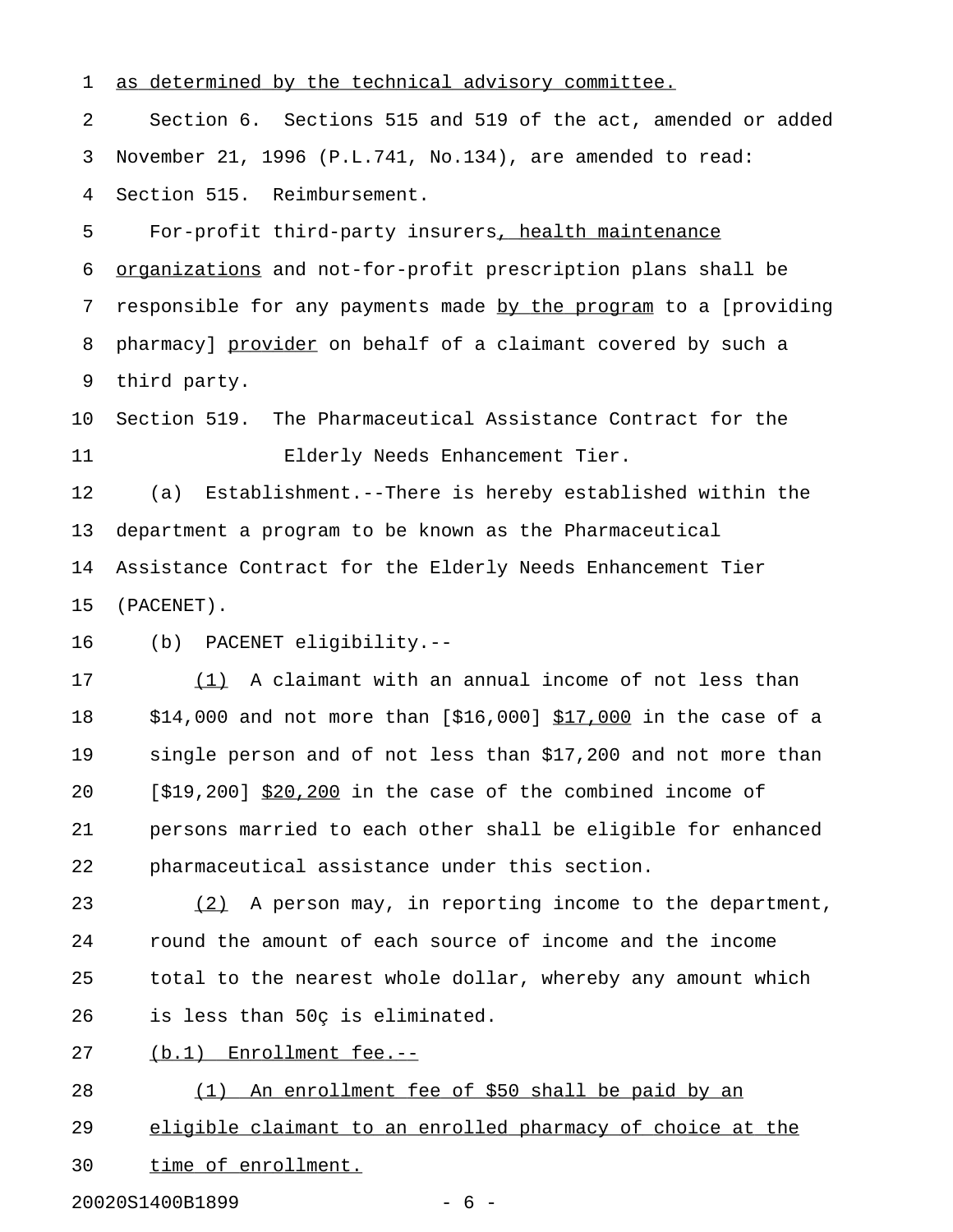1 (2) The enrolled pharmacy of choice shall deduct an 2 amount from the fee that the department approves as the 3 administrative cost to the pharmacy and shall transmit the 4 balance of the fee to the department. 5 (c) Deductible.-- 6 (1) Upon enrollment in PACENET, eligible claimants in \_\_\_ 7 the income ranges set forth in subsection (b) shall be 8 required to meet an annual deductible in unreimbursed 9 prescription drug expenses [of \$500 per person.] per person 10 as follows: 11 Deductible Single Person Income Married Couple Income  $\frac{$300}{$14,000-14,999}$   $\frac{$17,200-18,199}{18,199}$ 13 13 18,000-15,999 18,200-19,199 14 16,000-17,000 19,200-20,200 15 (2) To qualify for the deductible set forth in this 16 subsection the prescription drug must be purchased for the

17 use of the eligible claimant from a provider as defined in 18 this chapter.

19 (3) The department, after consultation with the board, 20 may approve an adjustment in the deductible on an annual 21 basis.

22 (d) Copayment.--For eligible claimants under this section, 23 the copayment schedule, which may be adjusted by the department 24 on an annual basis after consultation with the board, shall be:

25 (i) eight dollars for noninnovator multiple source drugs 26 as defined in section 702; [or]

27 (ii) fifteen dollars for preferred single-source drugs 28 and preferred innovator multiple-source drugs as defined in 29 section 702[.];\_

30 (iii) twenty-five dollars for nonpreferred single source 20020S1400B1899 - 7 -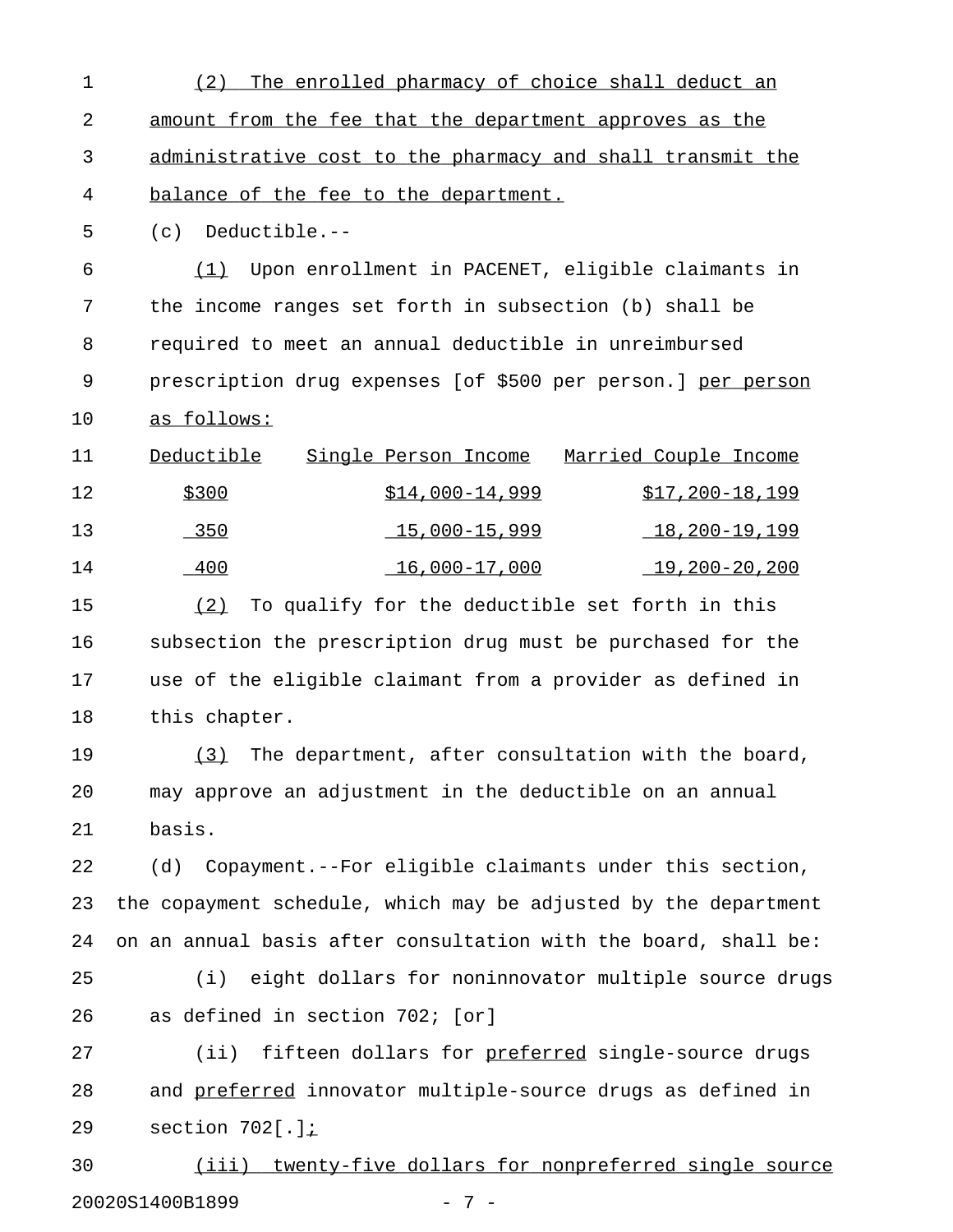1 drugs and nonpreferred innovator multiple-source drugs, 2 except as provided in paragraph (iv); or 3 (iv) fifteen dollars for nonpreferred single source 4 drugs and nonpreferred innovator multiple-source drugs where 5 a medical exception has been granted by the department. 6 Section 7. The act is amended by adding sections to read: 7 Section 519.1. Pharmaceutical Assistance Contract for the 8 Elderly Needs Enhancement Tier Plus. 9 (a) Establishment.--There is hereby established within the 10 department a program to be known as the Pharmaceutical 11 Assistance Contract for the Elderly Needs Enhancement Tier Plus 12 (PACENET Plus). 13 (b) PACENET Plus eligibility.--A claimant with an annual 14 income which is not less than \$17,001 and not more than \$20,999 15 in the case of a single person, and not less than \$20,201 and 16 not more than  $$25,199$  in the case of the combined income of 17 persons married to each other shall be eligible for 18 participation under this section. A person may, in reporting 19 income to the department, round the amount of each source of 20 income and the income total to the nearest whole dollar, whereby 21 any amount which is less than 50c is eliminated. 22 (c) Enrollment fee.--23 (1) An enrollment fee of \$50 shall be paid by an 24 eligible claimant to an enrolled pharmacy of choice at the 25 time of enrollment. 26 (2) The enrolled pharmacy of choice shall deduct an 27 amount from the fee that the department approves as the 28 administrative cost to the pharmacy and shall transmit the 29 balance of the fee to the department. 30 (d) Deductible.--

20020S1400B1899 - 8 -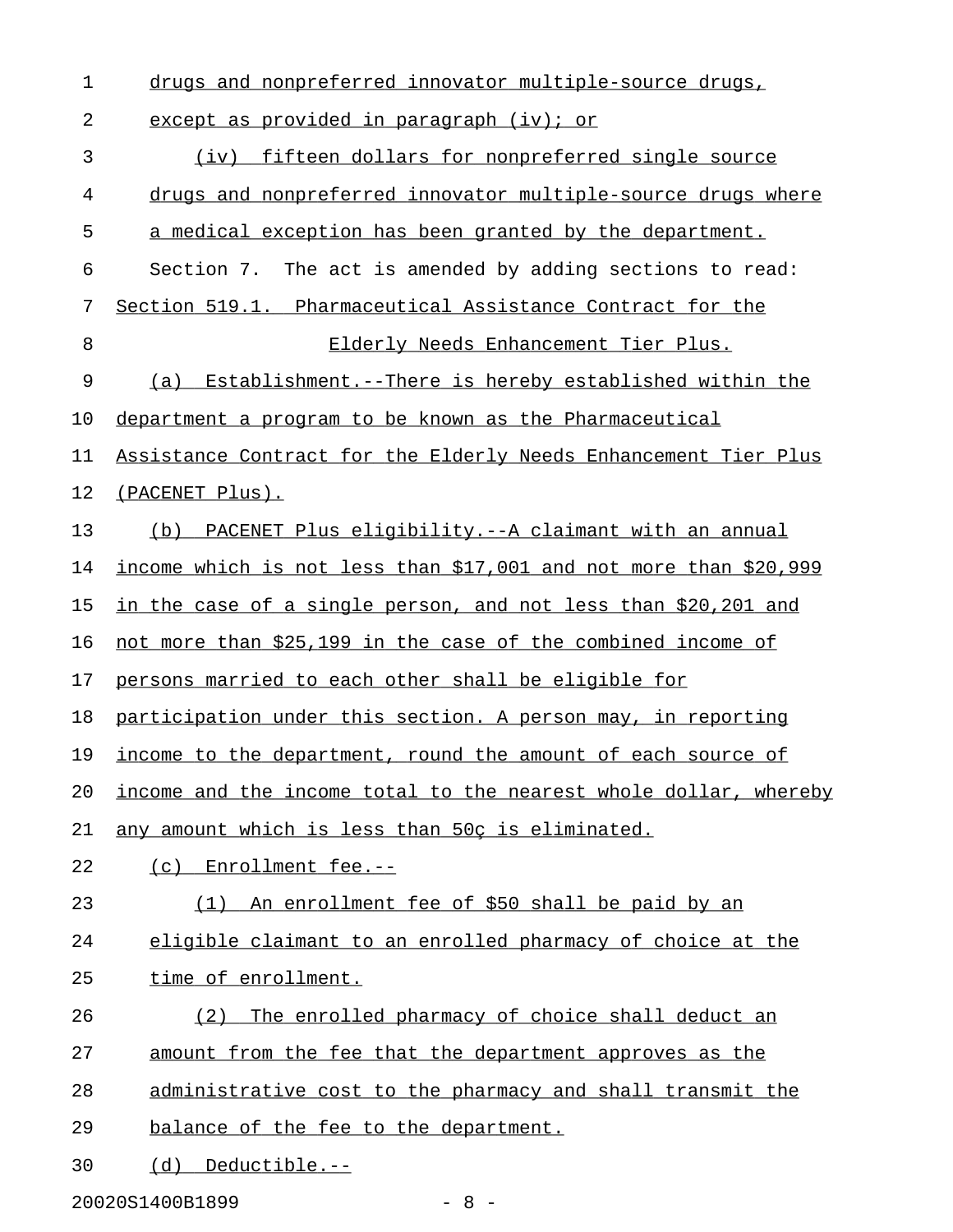| $\mathbf 1$    | Upon enrollment in PACENET Plus, eligible claimants<br>(1)         |
|----------------|--------------------------------------------------------------------|
| $\overline{2}$ | in the income ranges set forth in subsection (b) shall be          |
| 3              | required to meet an annual deductible in unreimbursed              |
| 4              | prescription drug expenses per person as follows:                  |
| 5              | Deductible<br>Single Person Income<br><u>Married Couple Income</u> |
| 6              | \$450<br>$$17,001-17,999$<br>$$20, 201 - 21, 199$                  |
| 7              | $-500$<br>$18,000 - 18,999$<br>$21,200-22,199$                     |
| 8              | $-550$<br><u>19,000–19,999</u><br><u>22,200-23,199</u>             |
| 9              | 600<br>$20,000 - 20,999$<br>$23, 200 - 24, 199$                    |
| 10             | 650<br>$24, 200 - 25, 199$                                         |
| 11             | To qualify for the deductible set forth in this<br>(2)             |
| 12             | subsection the prescription drug must be purchased for the         |
| 13             | use of the eligible claimant from a provider as defined in         |
| 14             | this chapter.                                                      |
| 15             | The department, after consultation with the board,<br>(3)          |
| 16             | may approve an adjustment in the deductible on an annual           |
| 17             | basis.                                                             |
| 18             | Copayment.--For eligible claimants under this section,<br>(e)      |
| 19             | the copayment schedule shall be the same as provided under         |
| 20             | section 519(d).                                                    |
| 21             | Section 523. Senior wellness program.                              |
| 22             | The department shall provide eligible claimants with               |
| 23             | educational materials to maintain physical and mental health.      |
| 24             | Section 524. Prescription drug clearinghouse.                      |
| 25             | The department shall directly or by contract, establish,           |
| 26             | implement and administer a prescription drug clearinghouse which   |
| 27             | is easily accessible to senior citizens by means of a toll-free    |
| 28             | telephone number and electronic and other mechanisms that:         |
| 29             | Facilitates access by senior citizens to<br>(1)                    |
| 30             | prescription drugs.                                                |

20020S1400B1899 - 9 -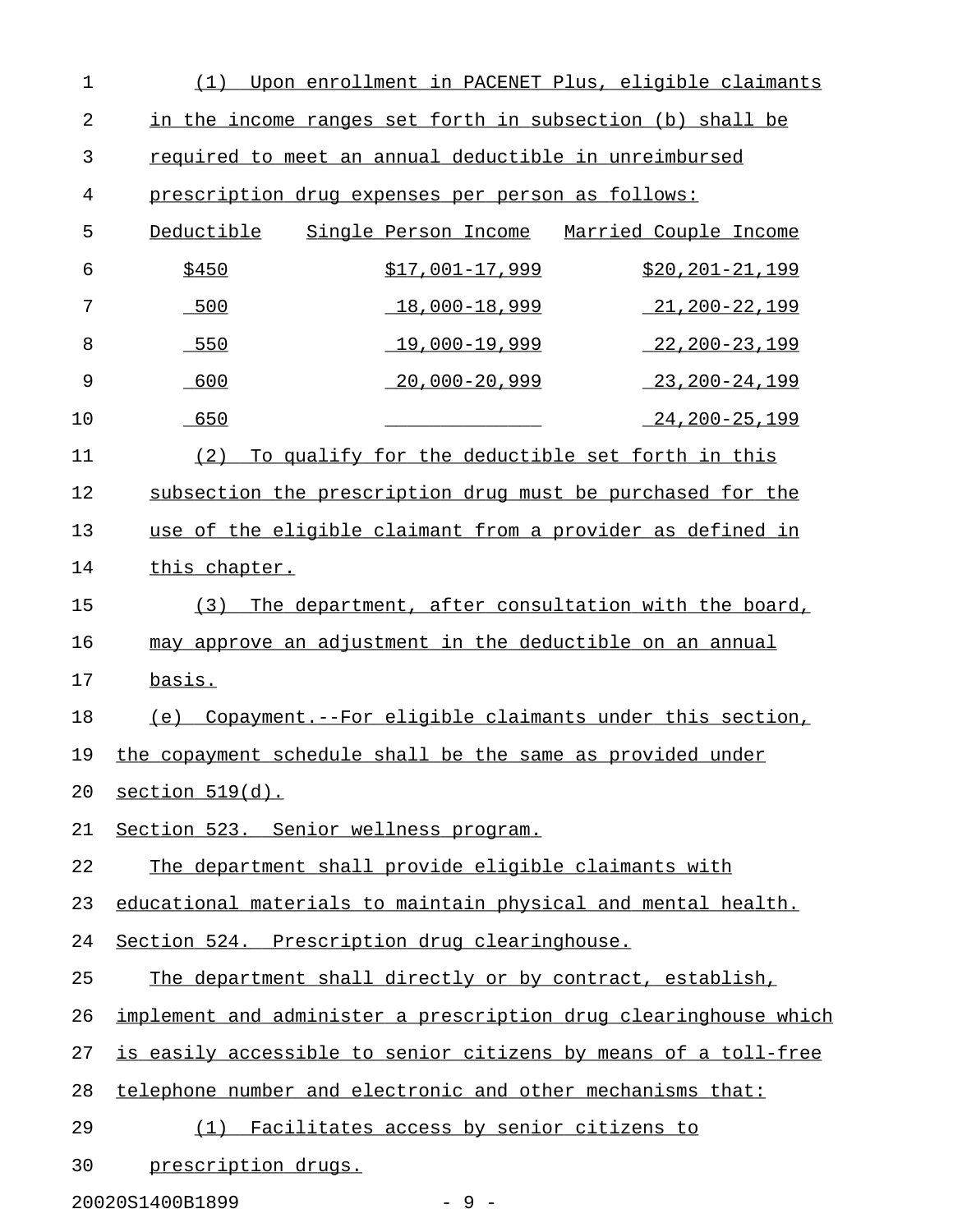| 1  | Identifies alternatives for securing or purchasing<br>(2)      |
|----|----------------------------------------------------------------|
| 2  | prescription drugs through public or private programs.         |
| 3  | (3) Provides information resources relating to the             |
| 4  | costs, coverage, policy and access to the programs under       |
| 5  | <u>paragraph (2).</u>                                          |
| 6  | (4) Provides such additional information which will            |
| 7  | enable senior citizens to make informed reasonable choices     |
| 8  | related to the purchase of prescription drugs.                 |
| 9  | Section 525. Provider assistance.                              |
| 10 | (a) General rule.--The department shall:                       |
| 11 | Encourage and facilitate physician use of online<br>(1)        |
| 12 | technology.                                                    |
| 13 | (2) Provide secure online and other technical assistance       |
| 14 | to physicians related to prescription drugs dispensed to       |
| 15 | claimants through the program, including contraindications,    |
| 16 | therapeutic interchange, cost and medical exception            |
| 17 | processing.                                                    |
| 18 | (b) Administration.--The department in carrying out its        |
| 19 | duties under this section may enter into a contract with a     |
| 20 | <u>private contractor.</u>                                     |
| 21 | Section 526. Priority of prescription drug assistance.         |
| 22 | If the Federal Government provides for a prescription drug     |
| 23 | assistance program and participants utilizing the programs     |
| 24 | offered by the Commonwealth are also qualified for coverage    |
| 25 | under the Federal program, then each participant shall first   |
| 26 | utilize the Federal program and may not seek Commonwealth      |
| 27 | assistance until Federal eligibility is exhausted.             |
| 28 | The definitions of "covered prescription drug"<br>Section 8.   |
| 29 | and "provider" in section 702 of the act, added November 21,   |
| 30 | 1996 (P.L.741, No.134), are amended and the section is amended |
|    | 20020S1400B1899<br>$-10 -$                                     |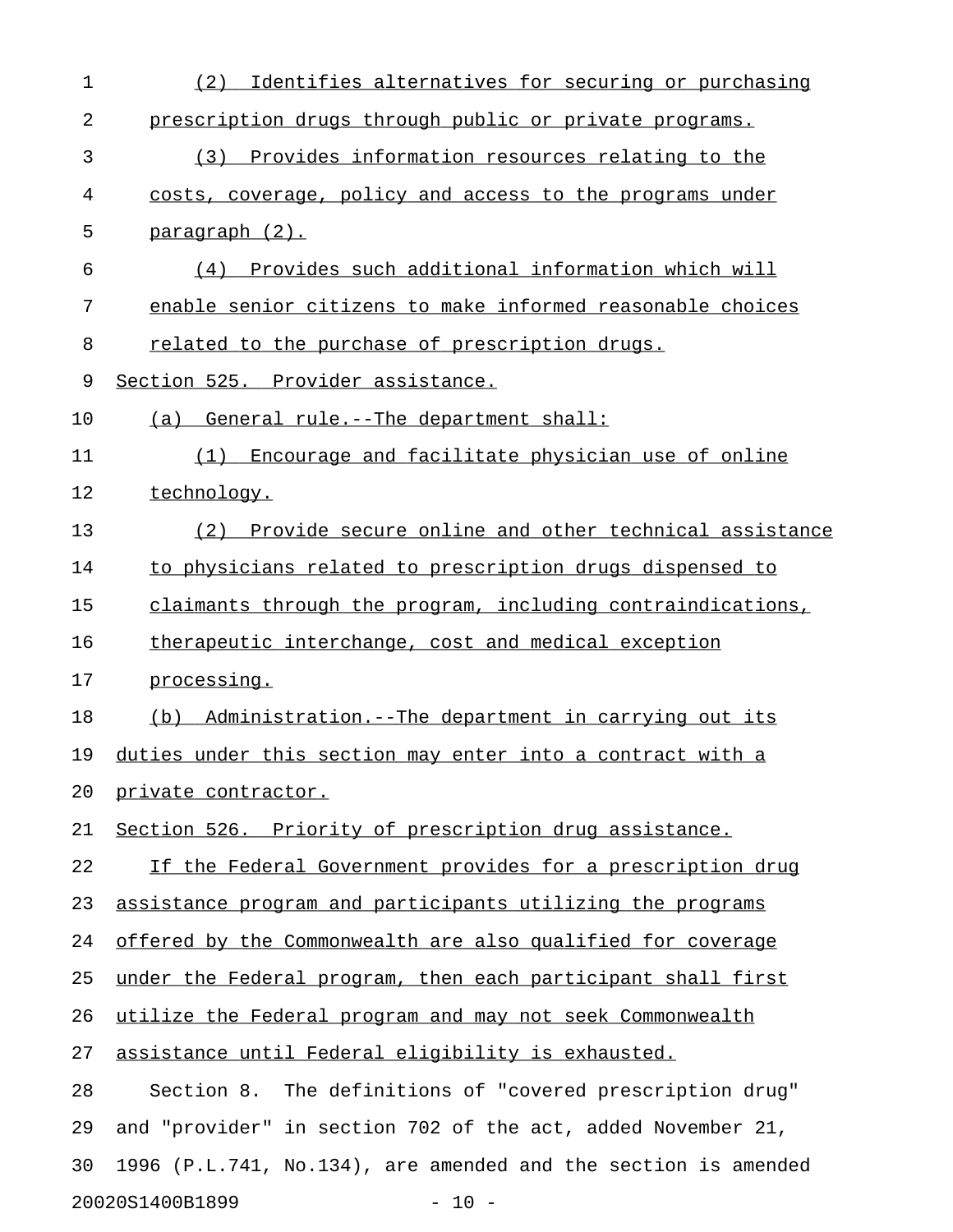1 by adding definitions to read:

2 Section 702. Definitions.

3 The following words and phrases when used in this chapter 4 shall have the meanings given to them in this section unless the 5 context clearly indicates otherwise:

6 \* \* \*

7 "Average wholesale cost." The cost of a dispensed drug based 8 upon the price published in a national drug pricing system in 9 current use by the Department of Aging as the average wholesale

10 price of a prescription drug in the most common package size.

11 "Average wholesale price." Average wholesale cost.

12 The <u>"Best price."</u> As defined under section 1927 of the Social

13 <u>Security Act (49 Stat. 620, 42 U.S.C. § 301 et seq.).</u>

 $14$  \* \* \*

15 "Covered prescription drug." A legend drug, insulin, an 16 insulin syringe or an insulin needle eligible for payment by the 17 Commonwealth under PACE, PACENET, PACENET Plus or designated 18 pharmaceutical programs.

19 \* \* \*

20 TPACENET Plus." The program established under section 519.1. 21 \* \* \*

22 "Provider." A licensed pharmacy or dispensing physician 23 enrolled as a provider in PACE, PACENET<u>, PACENET Plus</u> or 24 designated pharmaceutical programs.

 $25 + * * *$ 

26 Section 9. Sections 703 and 704(a) and (b) of the act, added 27 November 21, 1996 (P.L.741, No.134), are amended to read: 28 Section 703. Rebate agreement.

29 (a) Requirement.--PACE, PACENET, PACENET Plus and designated 30 pharmaceutical programs shall not reimburse for any covered 20020S1400B1899 - 11 -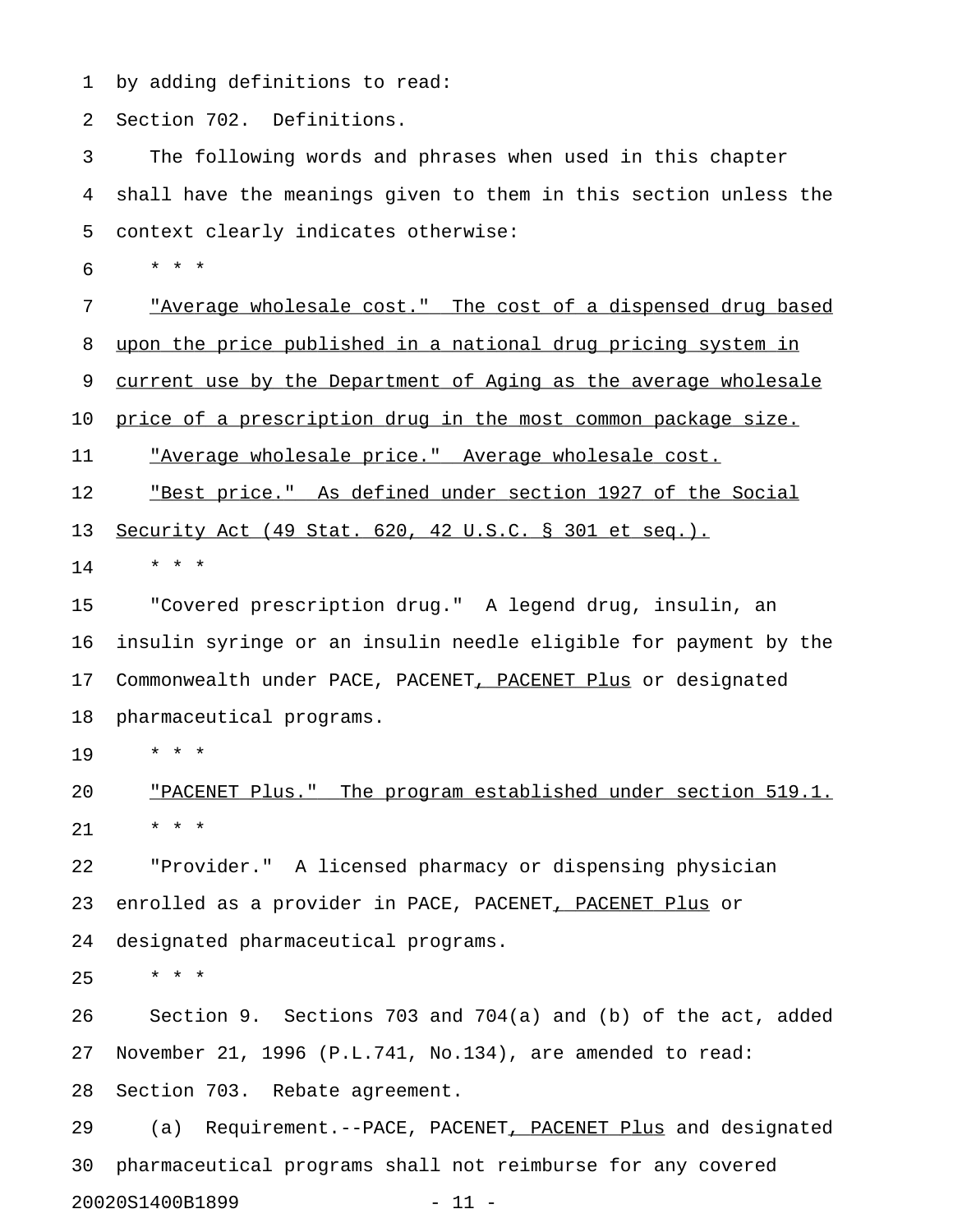1 prescription drug without a rebate agreement between the 2 department and the manufacturer of the covered prescription 3 drug.

4 (b) Exception.--Subsection (a) shall not apply if the 5 availability of the drug is essential to the health of eligible 6 claimants as determined by the department.

7 (c) Agreements.--Manufacturers of prescription drugs 8 reimbursed under PACE, PACENET, PACENET Plus and designated 9 pharmaceutical programs must enter into a rebate agreement with 10 the department under this chapter to obtain such reimbursement. 11 Nothing in this chapter shall be deemed to affect or impair any 12 agreement made under the former provisions of Chapter 6 of the 13 act of August 14, 1991 (P.L.342, No.36), known as the Lottery 14 Fund Preservation Act.

15 (d) Notice.--The department shall notify enrolled providers 16 of PACE, PACENET, PACENET Plus and designated pharmaceutical 17 programs on an annual basis and, as appropriate, of all 18 manufacturers who have entered into a rebate agreement.

19 (e) Drug formulary.--Except as provided in section 512, 20 there shall be no drug formulary, prior or retroactive approval 21 system or any similar restriction imposed on the coverage of 22 outpatient drugs made by manufacturers who have agreements in 23 effect with the Commonwealth to pay rebates for drugs utilized 24 in PACE [and], PACENET and PACENET Plus, provided that such 25 outpatient drugs were approved for marketing by the Food and 26 Drug Administration. This subsection shall not apply to any act 27 taken by the department pursuant to its therapeutic drug 28 utilization review program under section 505.

29 Section 704. Terms of rebate agreement.

30 (a) Quarterly basis.--A rebate agreement shall require any 20020S1400B1899 - 12 -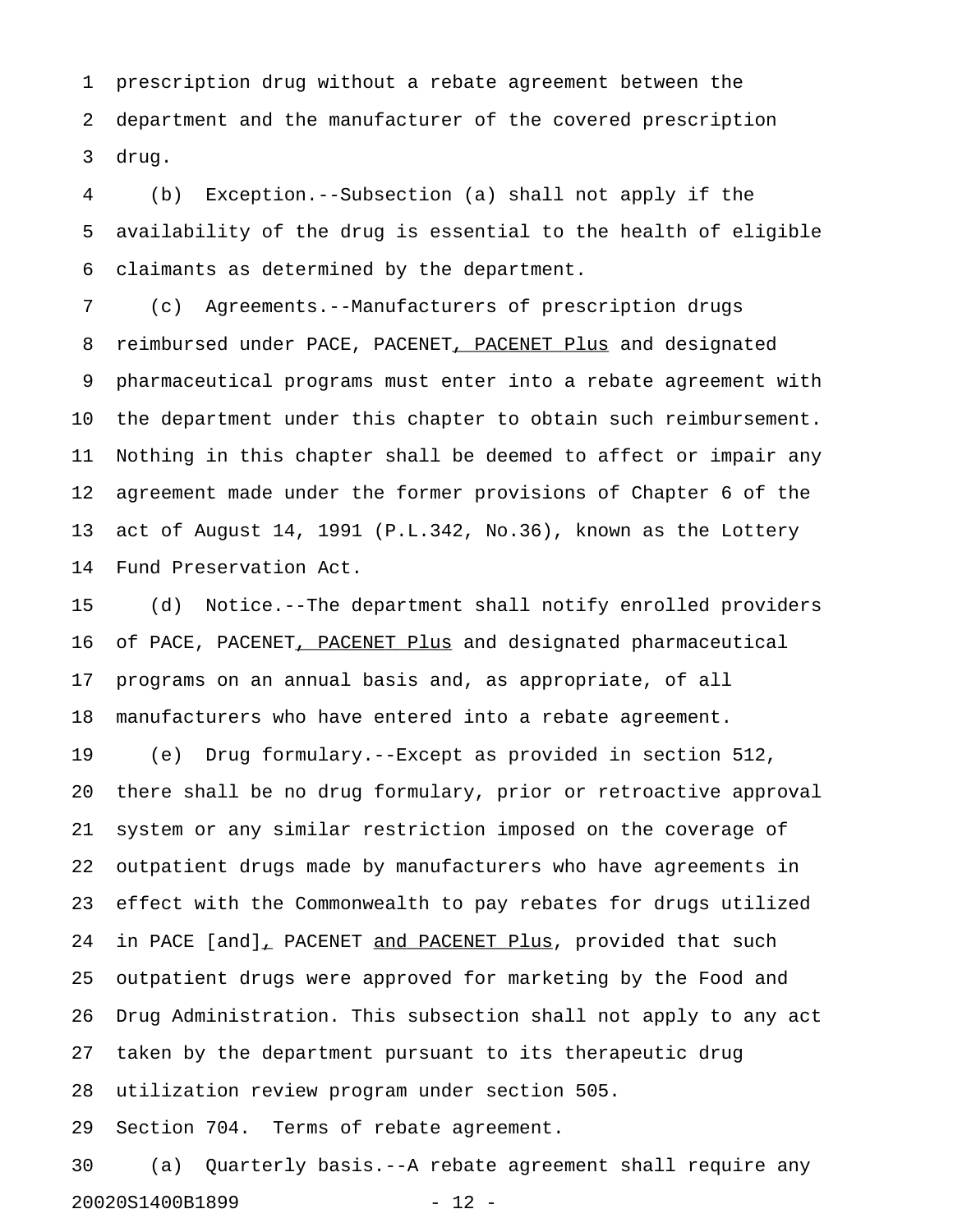1 manufacturer of covered prescription drugs to provide to the 2 department a rebate each calendar quarter [in an amount 3 specified in section 705] in an amount which shall give the 4 department the best price for the drugs provided under PACE, 5 PACENET and PACENET Plus, for covered prescription drugs of the 6 manufacturer reimbursed during the quarter. The rebate shall be 7 paid by the manufacturer not later than 30 days after the date 8 of receipt of the information described in subsection (b) for 9 the period involved.

10 (b) Information.--

11 (1) The department shall report to each manufacturer, 12 not later than 60 days after the end of each calendar 13 quarter, information by zip code of provider on the total 14 number of dosage units of each covered prescription drug 15 reimbursed under PACE, PACENET, PACENET Plus and designated 16 pharmaceutical programs during the quarter.

17 (2) A manufacturer may review the information provided 18 under paragraph (1) and verify information. Adjustments to 19 rebates shall be made to the extent that information 20 indicates that utilization was greater or less than the 21 amount previously specified.

22 (3) In the event that in any quarter a material 23 discrepancy in the department's information is certified by 24 the manufacturer prior to the due date of the rebate, the 25 department and the manufacturer shall, in good faith, attempt 26 to resolve the discrepancy. If resolution is not reached 27 within 30 days of receipt of the manufacturer's certification 28 by the department, the manufacturer may appeal the 29 department's decision under the department's formal fair 30 hearings and appeals process. The manufacturer shall pay the 20020S1400B1899 - 13 -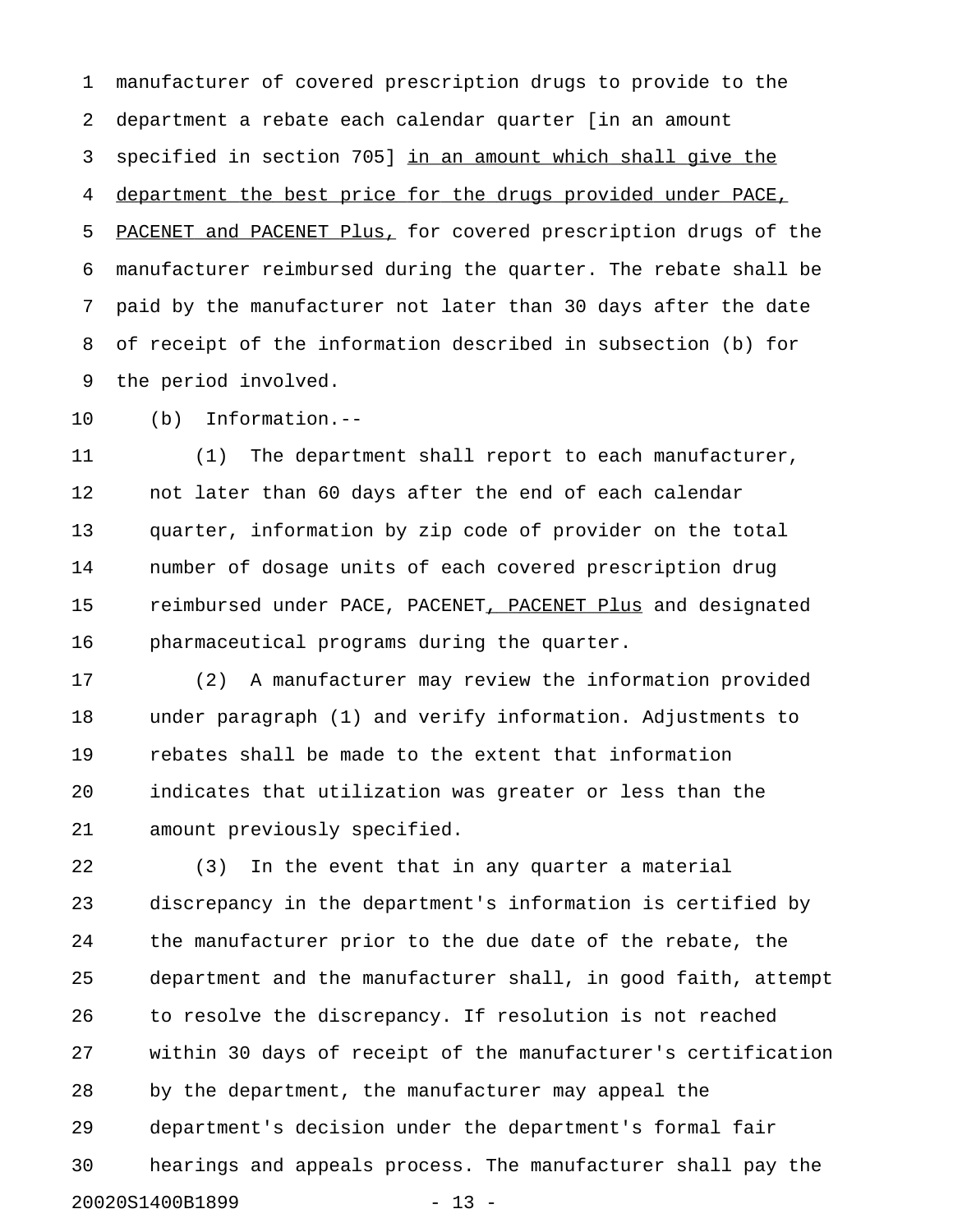1 department that portion of the rebate amount which is not 2 disputed within the required time frame under this chapter. 3 Any balance due, plus statutory interest, shall be paid or 4 credited by the manufacturer or the department by the due 5 date of the next quarterly payment after resolution of the 6 dispute.

7 \* \* \*

8 Section 10. Section 705 (a) and (c) of the act, added 9 November 21, 1996 (P.L.741, No.134), are amended and the section 10 is amended by adding a subsection to read:

11 Section 705. Amount of rebate.

12 (a) Single-source drugs and innovator multiple-source 13 drugs.--With respect to single-source drugs and innovator 14 multiple-source drugs, each manufacturer shall remit a rebate to 15 the Commonwealth. Except as otherwise provided in this section, 16 the amount of the rebate to the Commonwealth per calendar 17 quarter with respect to each dosage form and strength of single-18 source drugs and innovator multiple-source drugs shall be as 19 follows:

20 (1) For quarters beginning after September 30, 1992, and 21 ending before January 1, 1997, the product of the total 22 number of units of each dosage form and strength reimbursed 23 by PACE and General Assistance in the quarter and the 24 difference between the average manufacturer price and 85% of 25 that price, after deducting customary prompt payment 26 discounts, for the quarter.

27 (2) For quarters beginning after December 31, 1996 28 through December 31, 2002, the product of the total number of 29 units of each dosage form and strength reimbursed by PACE, 30 PACENET, PACENET Plus and designated pharmaceutical programs 20020S1400B1899 - 14 -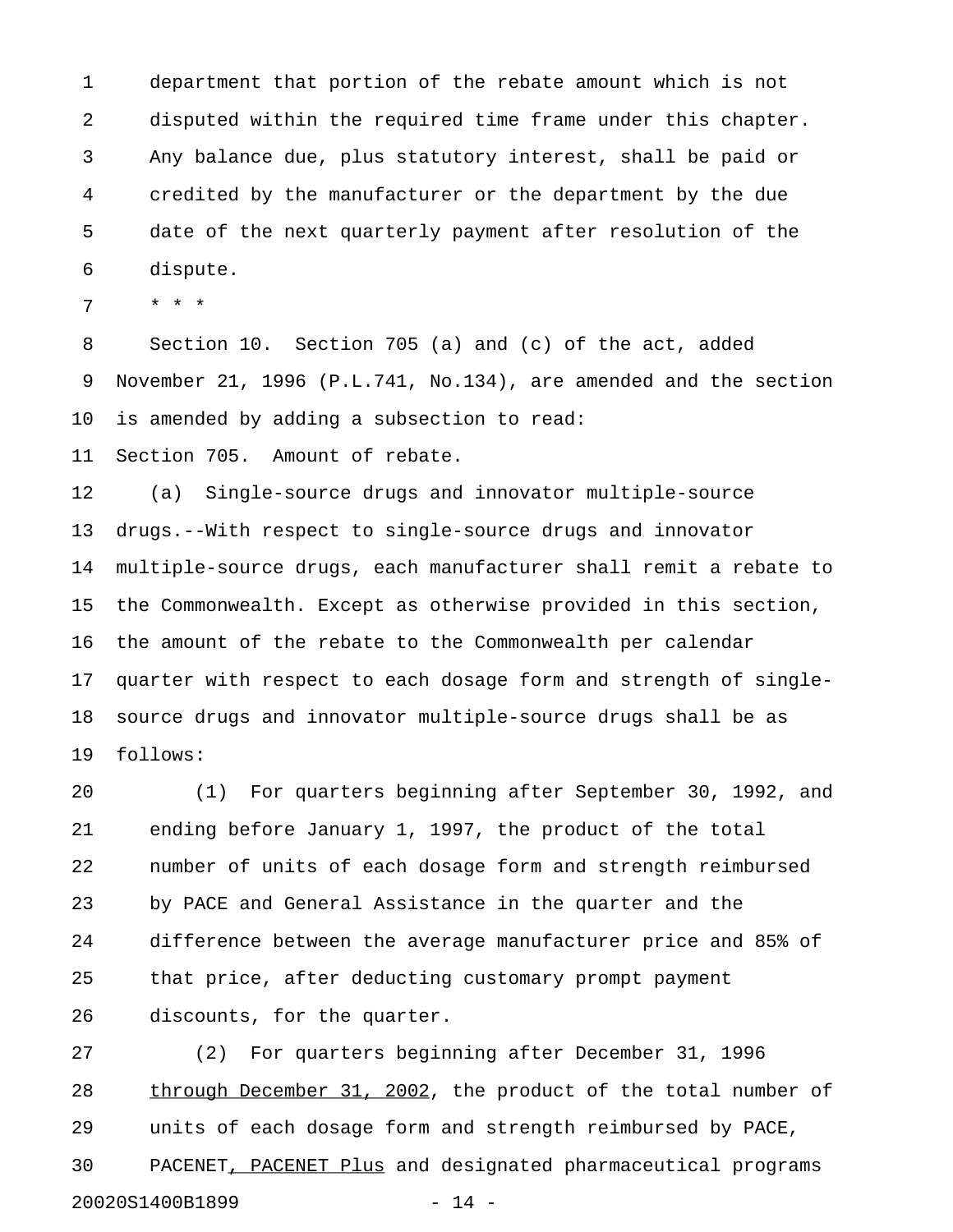1 in the quarter and the difference between the average 2 manufacturer price and 83% of that price, after deducting 3 customary prompt payment discounts.

4 (3) For quarters beginning after December 31, 2002, the 5 product of the total number of units of each dosage form and 6 strength reimbursed by designated pharmaceutical programs in 7 the quarter and the difference between the average 8 manufacturer price and 83% of that price, after deducting 9 customary prompt payment discounts.

10 (4) For quarters beginning after December 31, 2002, the 11 product of the total number of units of each dosage form and 12 strength reimbursed by PACE, PACENET and PACENET Plus in the 13 quarter and the difference between the average wholesale 14 price and 83% of that price, after deducting customary prompt 15 payment discounts.

16 \* \* \*

17 (c) Revised rebate for other drugs.--Beginning after 18 December 31, 1996 through December 31, 2002:

19 (1) The amount of the rebate to the Commonwealth for a 20 calendar quarter with respect to covered prescription drugs 21 which are noninnovator multiple-source drugs shall be [the 22 greater of ] equal to the best price or the product of:

23 (i) the applicable percentage of the average 24 manufacturer price, after deducting customary prompt 25 payment discounts, for each dosage form and strength of 26 such drugs for the quarter; and

27 (ii) the number of units of such form and dosage 28 reimbursed by PACE, PACENET, PACENET Plus and designated 29 pharmaceutical programs in the quarter[.], whichever is 30 greater.

20020S1400B1899 - 15 -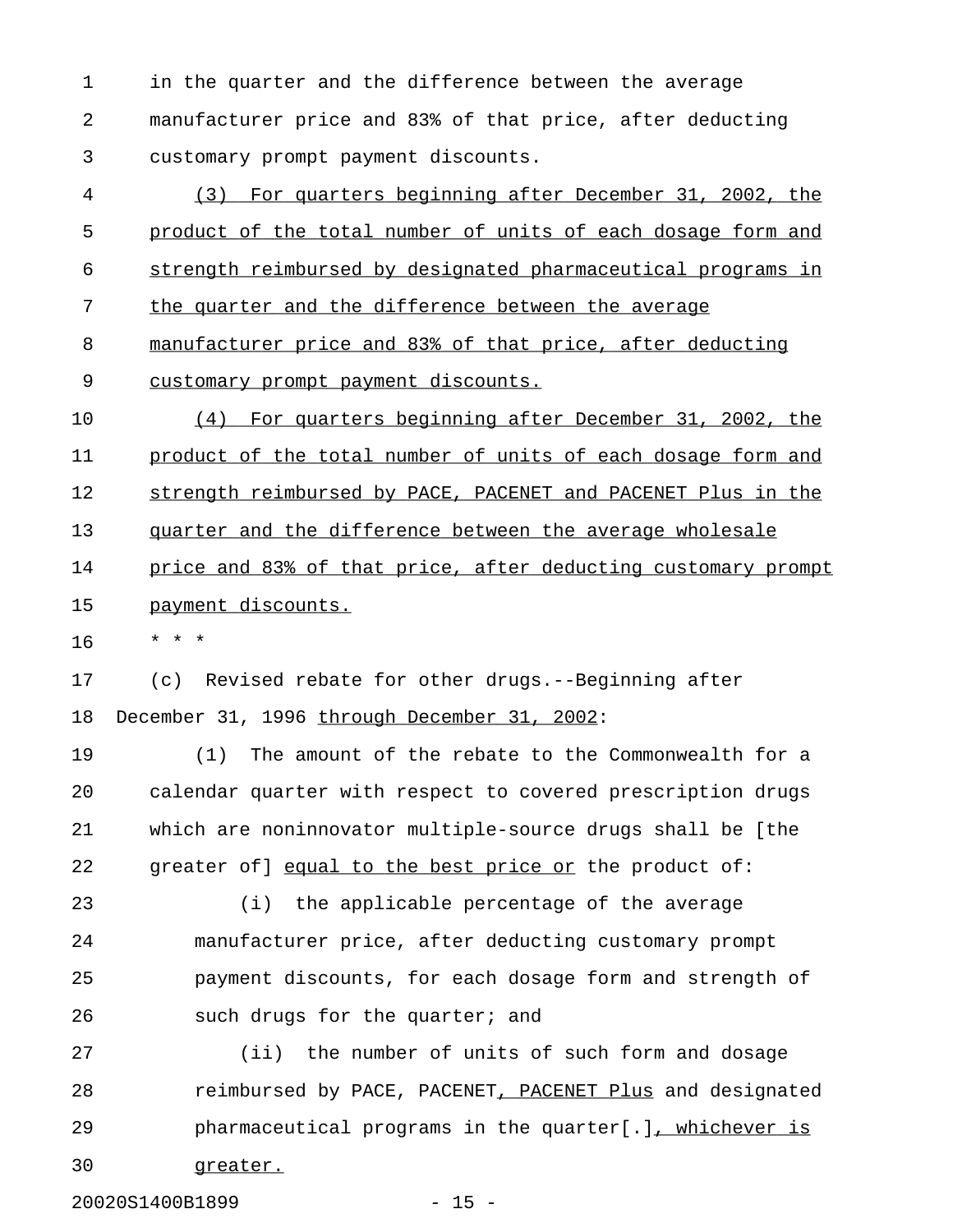| $\mathbf 1$ | For purposes of paragraph (1), the applicable<br>(2)        |
|-------------|-------------------------------------------------------------|
| 2           | percentage is 17%.                                          |
| 3           | (c.1) Revised rebate for other drugs in 2003.--Beginning    |
| 4           | after December 31, 2002:                                    |
| 5           | The amount of the rebate to the Commonwealth for a<br>(1)   |
| 6           | calendar quarter with respect to covered prescription drugs |
| 7           | which are noninnovator multiple-source drugs shall be the   |
| 8           | greater of the product of:                                  |
| 9           | (i) the applicable percentage of the average                |
| 10          | manufacturer price, after deducting customary prompt        |
| 11          | payment discounts, for each dosage form and strength of     |
| 12          | such drugs for the quarter; and                             |
| 13          | (ii) the number of units of such form and dosage            |
| 14          | reimbursed by designated pharmaceutical programs in the     |
| 15          | quarter.                                                    |
| 16          | (2)<br>The amount of the rebate to the Commonwealth for a   |
| 17          | calendar quarter with respect to covered prescription drugs |
| 18          | which are noninnovator multiple-source drugs shall be the   |
| 19          | greater of the product of:                                  |
| 20          | (i) the applicable percentage of the average                |
| 21          | wholesale price, after deducting customary prompt payment   |
| 22          | discounts, for each dosage form and strength of such        |
| 23          | drugs for the quarter; and                                  |
| 24          | (ii) the number of units of such form and dosage            |
| 25          | reimbursed by PACE, PACENET and PACENET Plus in the         |
| 26          | quarter.                                                    |
| 27          | (3) For purposes of paragraphs (1) and (2), the             |
| 28          | <u>applicable percentage is 17%.</u>                        |
| 29          | * * *                                                       |
| 30          | Section 11. Section 706(b) of the act, added November 21,   |
|             | 20020S1400B1899<br>$-16 -$                                  |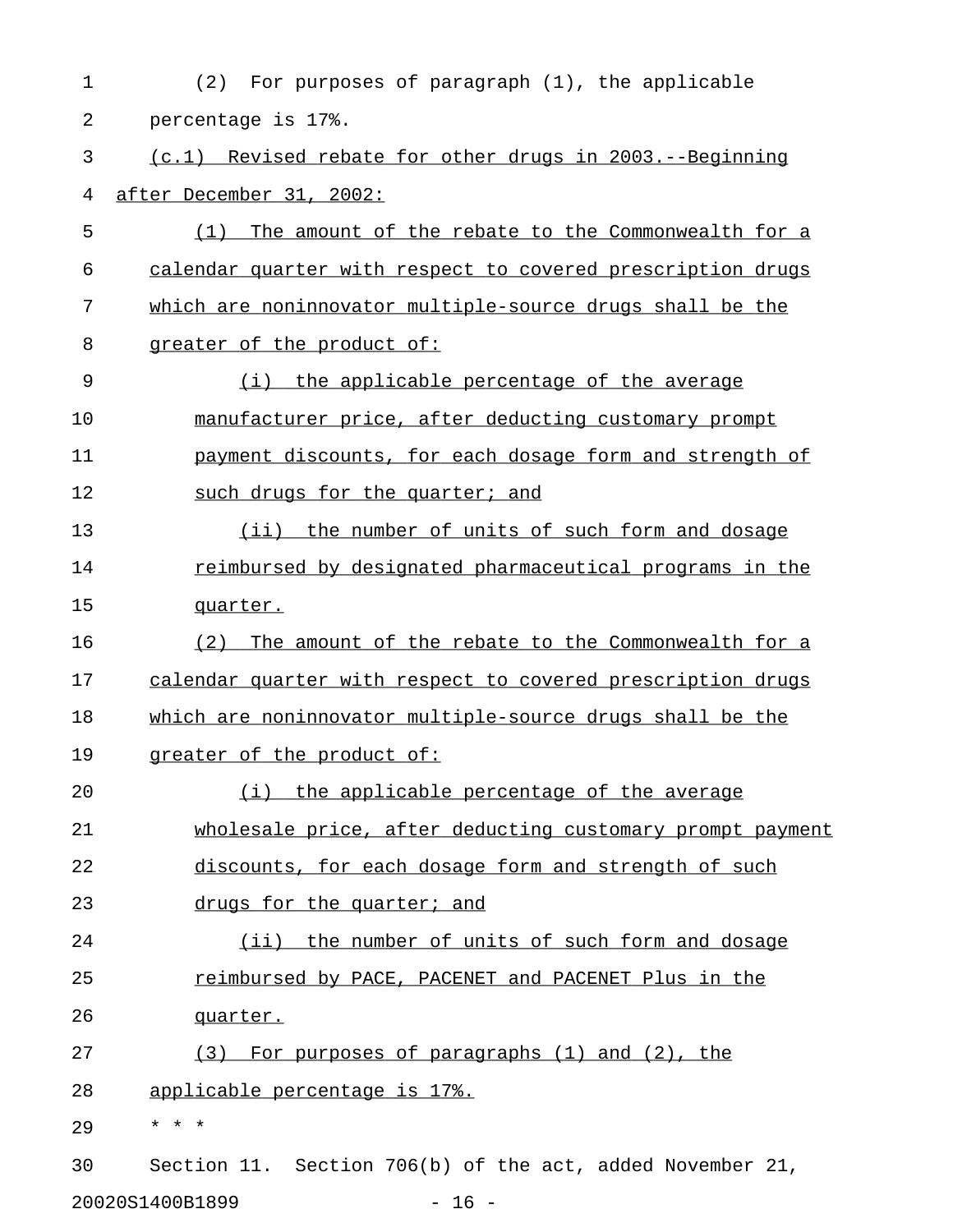1 1996 (P.L.741, No.134), is amended to read:

2 Section 706. Excessive pharmaceutical price inflation discount 3 for designated pharmaceutical programs. 4 \* \* \*

5 (b) Revised general rule.--A discount shall be provided to 6 the department for all covered prescription drugs under 7 designated pharmaceutical programs. The discount shall be 8 calculated as follows:

9 (1) For each quarter for which a rebate under section 10 705(a) and (c) is to be paid after December 31, 1996, the 11 average manufacturer price for each dosage form and strength 12 of a covered prescription drug shall be compared to the 13 average manufacturer price for the same form and strength in 14 the previous calendar year and a percentage increase shall be 15 calculated.

16 (2) For each quarter under paragraph (1), the average 17 percentage increase in the Consumer Price Index-Urban over 18 the same quarter in the previous calendar year shall be 19 calculated.

20 (3) If the calculation under paragraph (1) is greater 21 than the calculation under paragraph (2), the discount amount 22 for each quarter shall be equal to the product of:

23 (i) the difference between the calculations under 24 paragraphs (1) and (2); and

25 (ii) the total number of units of each dosage form 26 and strength reimbursed by [PACE, PACENET and] designated 27 pharmaceutical programs and the average manufacturer 28 price reported by the manufacturer under section 29 704(c)(1).

30 \* \* \*

20020S1400B1899 - 17 -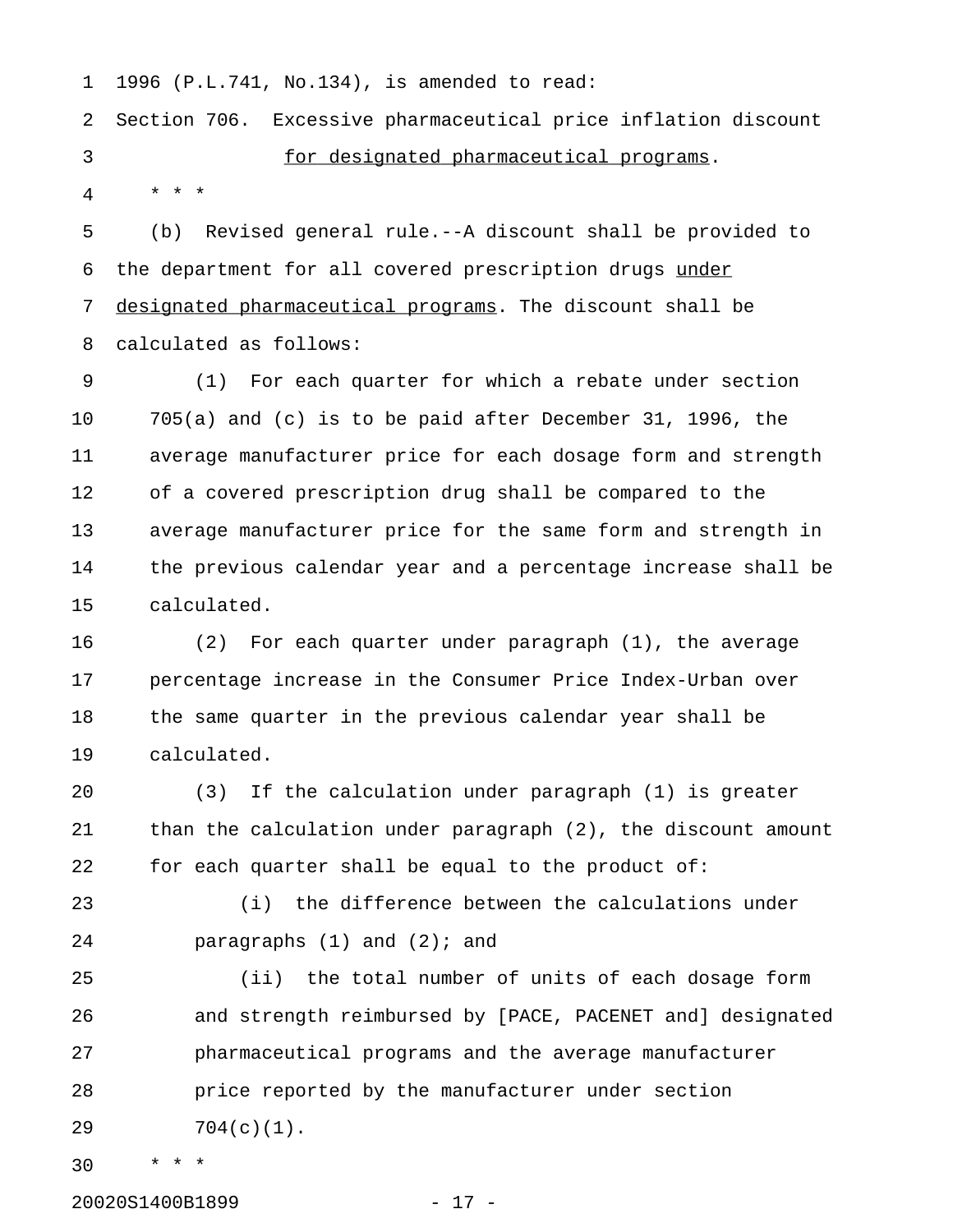| 1  | Section 12. The act is amended by adding a section to read:      |
|----|------------------------------------------------------------------|
| 2  | Section 706.1. Excessive pharmaceutical price inflation          |
| 3  | discount for PACE, PACENET and PACENET Plus.                     |
| 4  | General rule.--A discount shall be provided to the<br>(a)        |
| 5  | department for all covered prescription drugs under PACE,        |
| 6  | PACENET and PACENET Plus. The discount shall be calculated as    |
| 7  | follows:                                                         |
| 8  | For each quarter for which a rebate under section<br>(1)         |
| 9  | $705(a)$ and (c) is to be paid after December 31, 1996, through  |
| 10 | December 31, 2002, the average manufacturer price for each       |
| 11 | dosage form and strength of a covered prescription drug shall    |
| 12 | be compared to the average manufacturer price for the same       |
| 13 | form and strength in the previous calendar year and a            |
| 14 | percentage increase shall be calculated.                         |
| 15 | For each quarter under paragraph (1), the average<br>(2)         |
| 16 | percentage increase in the Consumer Price Index-Urban over       |
| 17 | the same quarter in the previous calendar year shall be          |
| 18 | calculated.                                                      |
| 19 | (3) If the calculation under paragraph (1) is greater            |
| 20 | than the calculation under paragraph $(2)$ , the discount amount |
| 21 | for each quarter shall be equal to the product of:               |
| 22 | (i) the difference between the calculations under                |
| 23 | $\frac{5}{2}$ paragraphs $(1)$ and $(2)$ ; and                   |
| 24 | (ii) the total number of units of each dosage form               |
| 25 | and strength reimbursed by PACE, PACENET and PACENET Plus        |
| 26 | and the average manufacturer price reported by the               |
| 27 | manufacturer under section 704(c)(1).                            |
| 28 | Discounts after December 31, 2002.--A discount shall be<br>(b)   |
| 29 | provided to the department for all covered prescription drugs    |
| 30 | under PACE, PACENET and PACENET Plus. The discount shall be      |
|    |                                                                  |

20020S1400B1899 - 18 -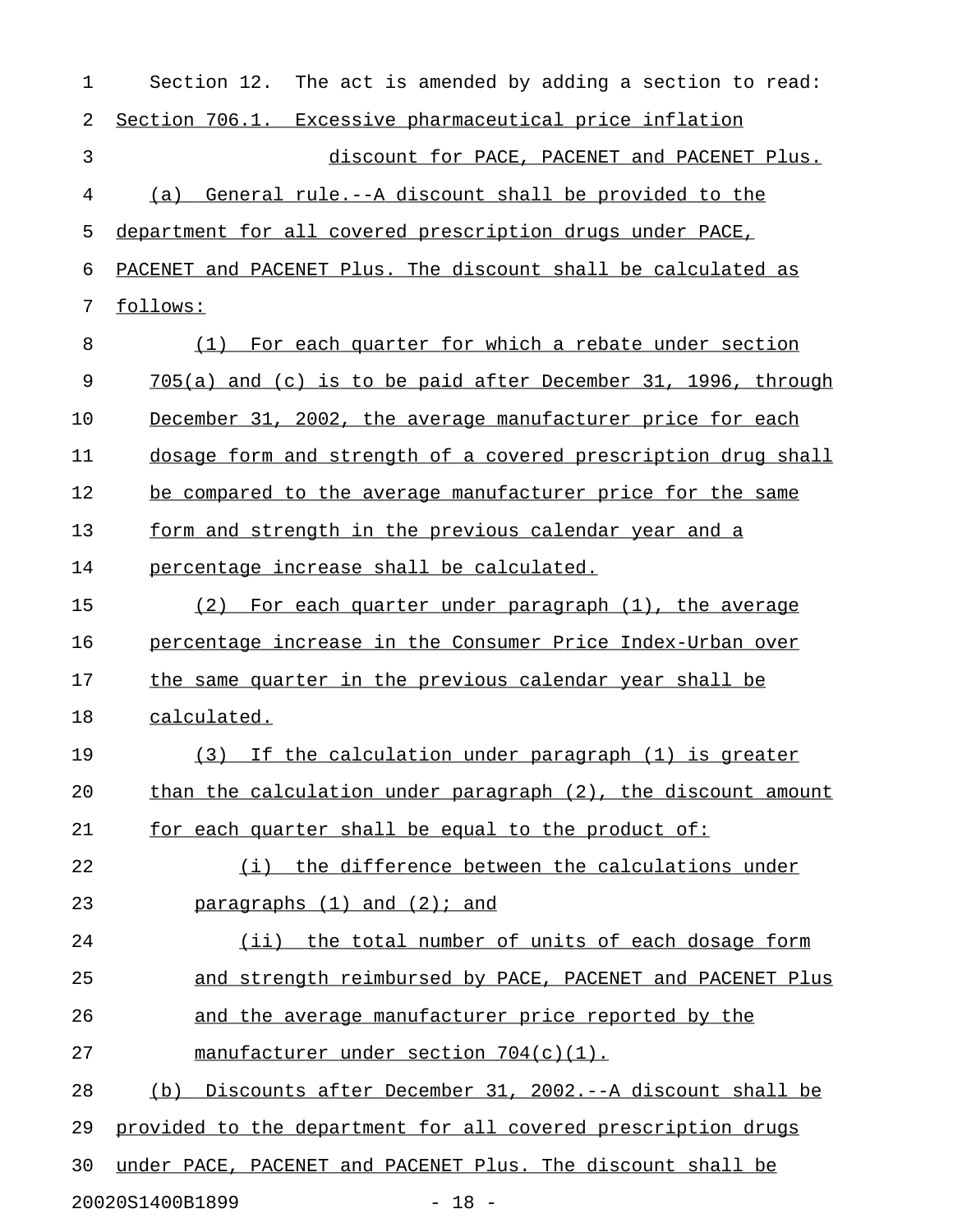## 1 calculated as follows:

| 2  | For each quarter for which a rebate under section<br>(1)         |
|----|------------------------------------------------------------------|
| 3  | $705(a)$ and (c) is to be paid after December 31, 2002, the      |
| 4  | average wholesale price for each dosage form and strength of     |
| 5  | a covered prescription drug shall be compared to the average     |
| 6  | wholesale price for the same form and strength in the            |
| 7  | previous calendar year and a percentage increase shall be        |
| 8  | calculated.                                                      |
| 9  | For each quarter under paragraph (1), the average<br>(2)         |
| 10 | percentage increase in the Producer Price Index for              |
| 11 | Pharmaceuticals over the same quarter in the previous            |
| 12 | calendar year shall be calculated.                               |
| 13 | (3)<br>If the calculation under paragraph (1) is greater         |
| 14 | than the calculation under paragraph (2), the discount amount    |
| 15 | for each quarter shall be equal to the product of:               |
| 16 | (i) the difference between the calculations under                |
| 17 | $\frac{5}{2}$ paragraphs $(1)$ and $(2)$ ; and                   |
| 18 | (ii) the total number of units of each dosage form               |
| 19 | and strength reimbursed by PACE, PACENET and PACENET Plus        |
| 20 | and the average wholesale price reported by the                  |
| 21 | manufacturer under section 704(c)(1).                            |
| 22 | Section 13. Section 709 of the act, added November 21, 1996      |
| 23 | $(P.L.741, No.134)$ , is amended to read:                        |
| 24 | Section 709. Disposition of funds.                               |
| 25 | (a) PACE [and], PACENET and PACENET Plus.--Money received        |
| 26 | under this chapter in connection with PACE [and], PACENET and    |
| 27 | PACENET Plus shall be deposited in the Pharmaceutical Assistance |
| 28 | Contract for the Elderly Fund.                                   |
| 29 | Designated pharmaceutical programs.--Money received<br>(b)       |
| 30 | under this chapter in connection with designated pharmaceutical  |
|    | 20020S1400B1899<br>$-19 -$                                       |